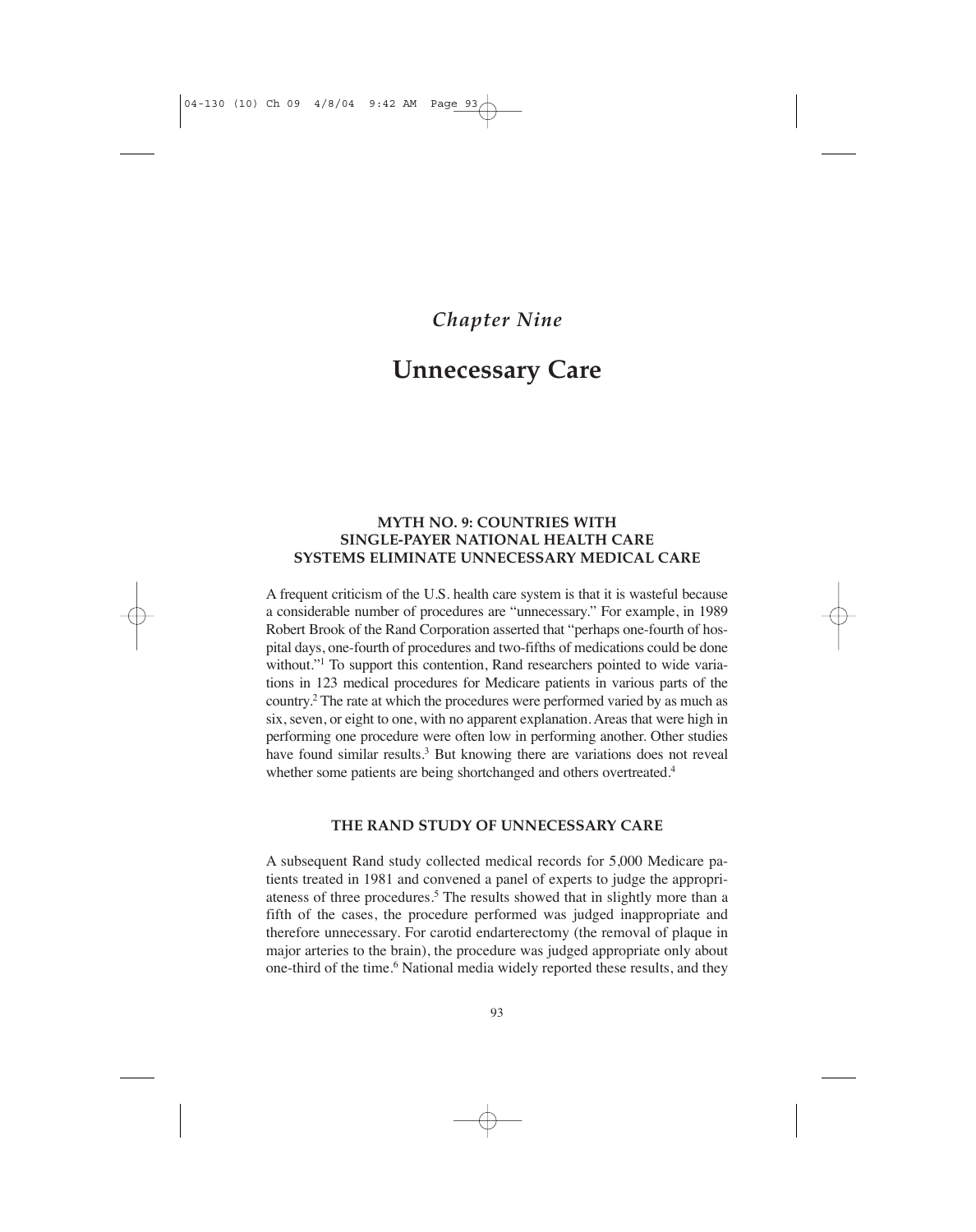became Exhibit A in building the case for the managed care revolution during the 1990s (see table 9.1). But a closer examination reveals more than first meets the eye. For example, why did Rand need to convene a panel of experts? Because researchers could not answer questions about appropriateness by merely consulting the medical literature. And the convened experts were far less unified than media reports suggested.

## **REEXAMINING THE EVIDENCE OF UNNECESSARY CARE**

The classifications depicted in table 9.1 were decided by a majority vote. Table 9.2 presents a different way of looking at the Rand study, showing the number of times that seven of nine experts agreed. (The two opinions ignored are the two most extreme.) As the table shows, seven of the nine found only 12 percent of the procedures to be inappropriate, not 22 percent. And even this degree of consensus is misleading. In the Rand study, each expert initially expressed a personal judgment. Then they met for discussions in which group pressure favored consensus and members often changed their minds.7 Indeed, the most remarkable fact about the Rand study was that despite their efforts to arrive at a definitive judgment, seven of nine experts could agree less than half the time that the procedures were either definitely appropriate or definitely inappropriate.

## **EVIDENCE TODAY**

What inferences can we draw from a study of medical records in 1981 for the practice of medicine today? Since then, major changes have been made in the way hospitals are run. For better or for worse, American physicians are now more closely scrutinized by peers and third-party payers than physicians anywhere else in the world. This scrutiny, coupled with the prospect of malpractice liability lawsuits, limits the likelihood of procedures that do more harm than good. It still may happen in HMOs as well as fee-for-service insurance plans, but it is much less likely than two decades ago. The results of three studies of surgery in New York State in 1990 are consistent with this judgment. In all three cases, the fraction of inappropriate procedures was judged to be 4 percent or less.<sup>8</sup>

## **MEDICAL ART VERSUS MEDICAL SCIENCE**

Medical science has clearly advanced over the past two decades. Despite that fact, practicing physicians still hold widely differing opinions about the appropriateness of care.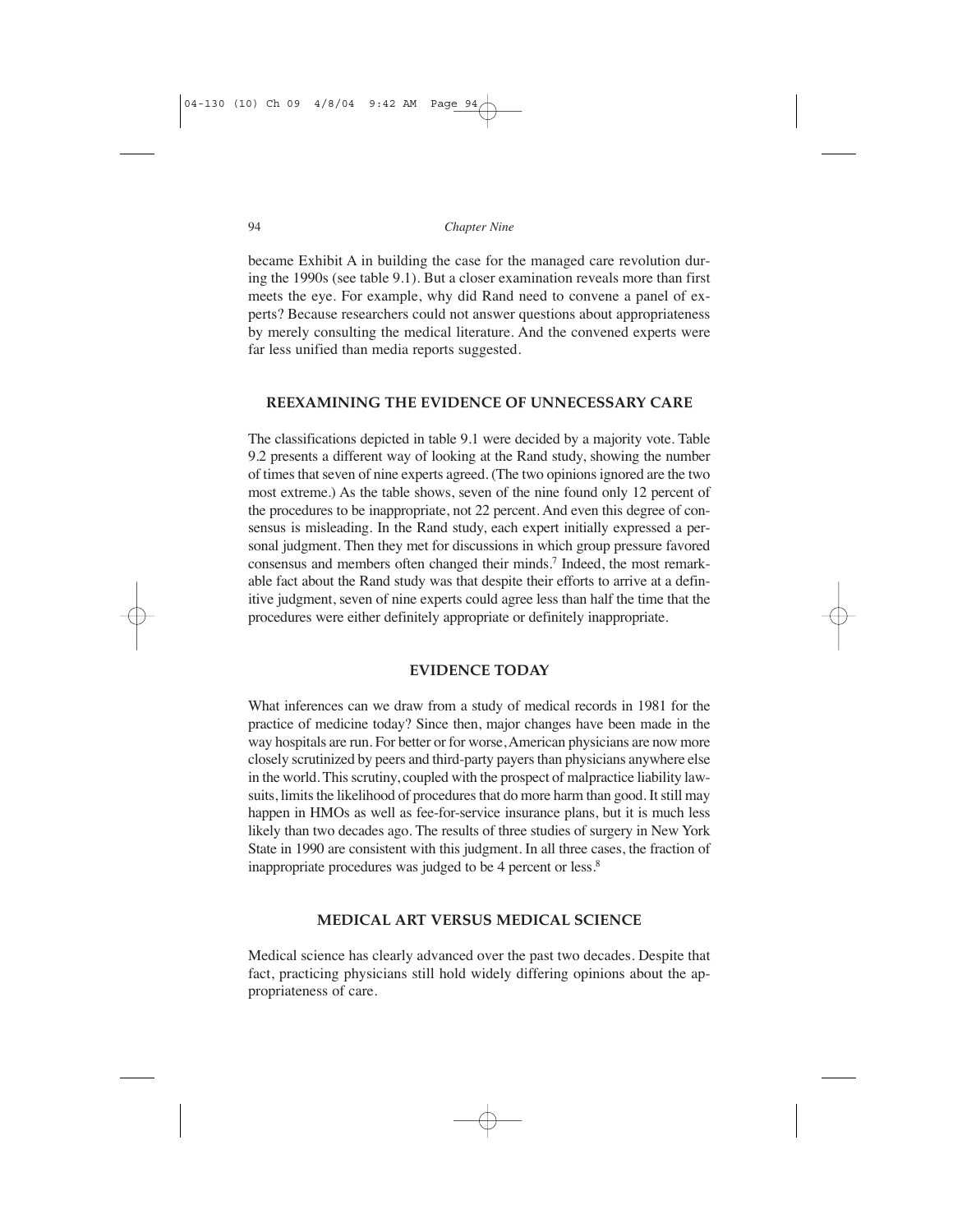*Unnecessary Care* 95 TABLE 9-1

## **Rand Corporation Study on Unnecesary Medicine as Reported** by the U.S. National Media

|                                                  | Panel's Assessment <sup>1</sup> |           |               |
|--------------------------------------------------|---------------------------------|-----------|---------------|
|                                                  | Appropriate                     | Equivocal | Inappropriate |
| Coronary angiography <sup>2</sup>                | 74%                             | 9%        | 17%           |
| Carotidendarterectomy <sup>3</sup>               | 35%                             | 32%       | 32%           |
| Upper gastrointestinal<br>endoscopy <sup>4</sup> | 72%                             | 11%       | 17%           |
| Overall                                          | 60%                             | 18%       | 22%           |

<sup>1</sup> Based on medical records of 5,000 Medicare patients.

<sup>2</sup> Use of X-rays and dye to expose obstructions of the heart.

<sup>3</sup> Surgical removal of obstructions in major arteries to the brain.

<sup>4</sup> Fiber optic examination of the esophagus, stomach and upper intestine.

Source: Rand Corporation study results reported in the Wall Street Journal, March 22, 1990.

More than half the procedures in the Rand study fell between the do-noharm standard and the conservative standard of performing a procedure only if it is definitely appropriate (see table 9.1). In the New York studies, the "uncertain" range was as high as 38 percent. These findings imply an enormous range over which discretion can be exercised and still fall within the bounds

## TABLE 9-2

## More Details on the Rand Study

|                                     | Percent of Time 7 to 9 Experts<br>Agree that Procedure Is: |               |
|-------------------------------------|------------------------------------------------------------|---------------|
|                                     | Appropriate                                                | Inappropriate |
| Coronary angiography                | 50%                                                        | 12%           |
| Carotid endarterectomy              | 13%                                                        | 17%           |
| Upper gastrointestinal<br>endoscopy | 46%                                                        | 7%            |
| Overall                             | 36%                                                        | 12%           |

Source: Robert H. Brook, "Practice Guidelines and Practicing Medicine: Are They Compatible?" Journal of the American Medical Association, December 1, 1989.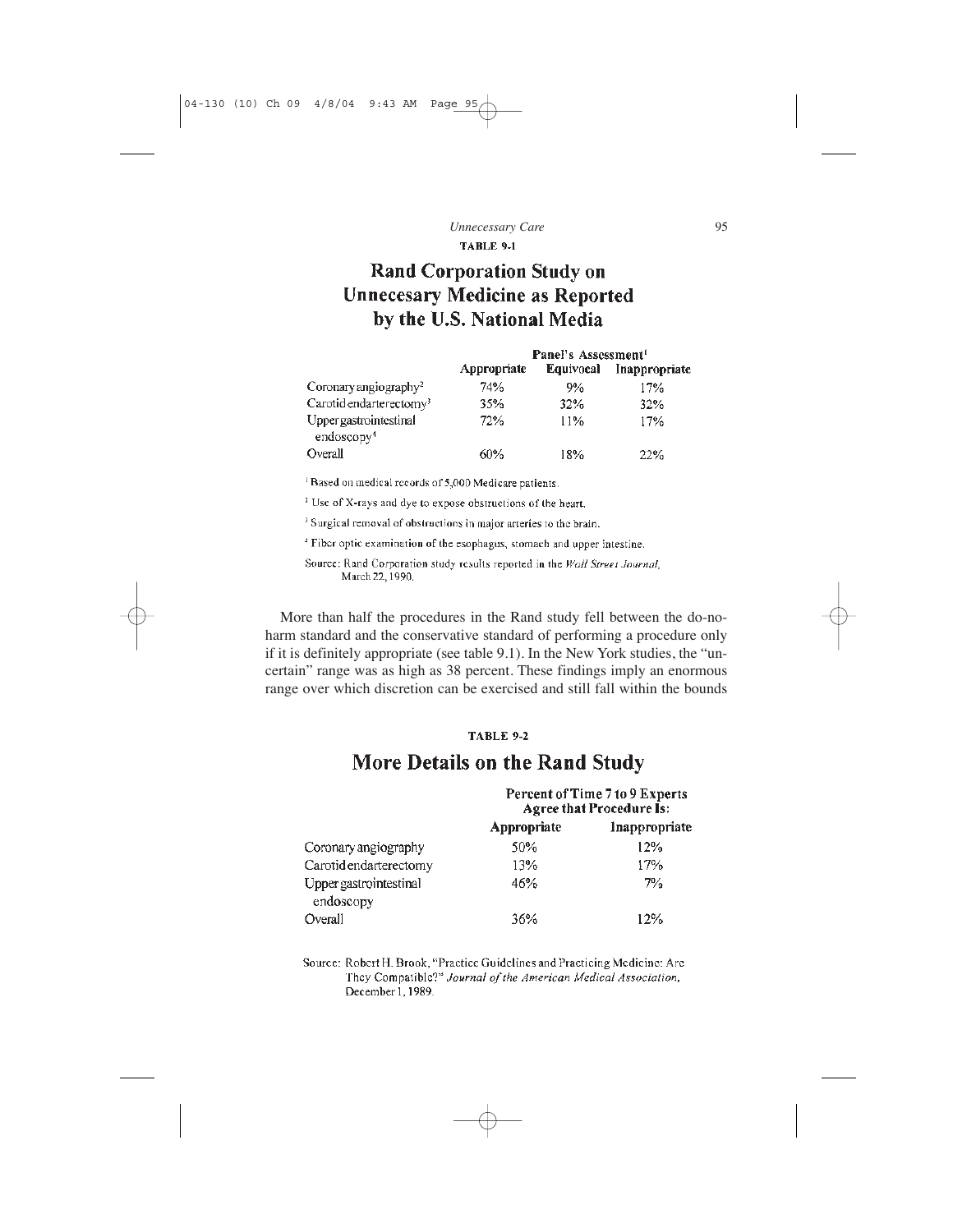of good science and medical ethics. They also imply that often there is no objective "right" answer and that the practice of medicine remains as much an art as a science. Thus, the debate about unnecessary or inappropriate treatments is far from over.<sup>9</sup> Put crudely, these studies point to the prospect of a health plan being able to make a great deal of money by substantially reducing the number of procedures performed without violating any professional code of conduct.

## **THE FIND-NO-HARM APPROACH TO IDENTIFYING INEFFICIENT CARE**

Researchers at Milliman & Robertson (M&R), a leading actuarial consulting firm, have taken a different approach to this issue. Rather than attempt to determine whether procedures are appropriate, M&R analysts sought to determine whether fewer days in a hospital can cause detectable harm. If they could detect none, M&R concluded that the extra days represented unnecessary (read: inefficient) care.<sup>10</sup>

For example, take groups of similar patients hospitalized for two, four and six days for a specific condition. Suppose medical records show that the health outcomes of patients with a two-day hospital stay are no different from those of patients with four- or six-day stays. M&R would conclude that the four-day stay involved two days and the six-day stay four days of unnecessary hospitalization. Using a similar methodology, suppose people treated as outpatients fared just as well as people hospitalized for the same condition. Then M&R would conclude that all the inpatient days were unnecessary. Proceeding in this way, M&R estimated the total number of unnecessary hospital days for the country as a whole. Table 9.3 shows the following: $11$ 

- M&R estimated that two-thirds of hospital days of nonelderly patients were unnecessary in Newark, Philadelphia, Pittsburgh and New Orleans.
- The range was from 35 percent in Portland to 72 percent in New York City.
- Nationwide, M&R estimated that 54 percent of all inpatient days were unnecessary.12

For the elderly (Medicare) population, M&R estimated that 53 percent of inpatient care was unnecessary, ranging from 34 percent in Honolulu to 65 percent in New York City.

Two critical assumptions lie behind these estimates. First, in deciding whether hospital stays were unnecessary, M&R looked only at outcomes and not at risk reduction. For example, even if the four-day hospital stay produced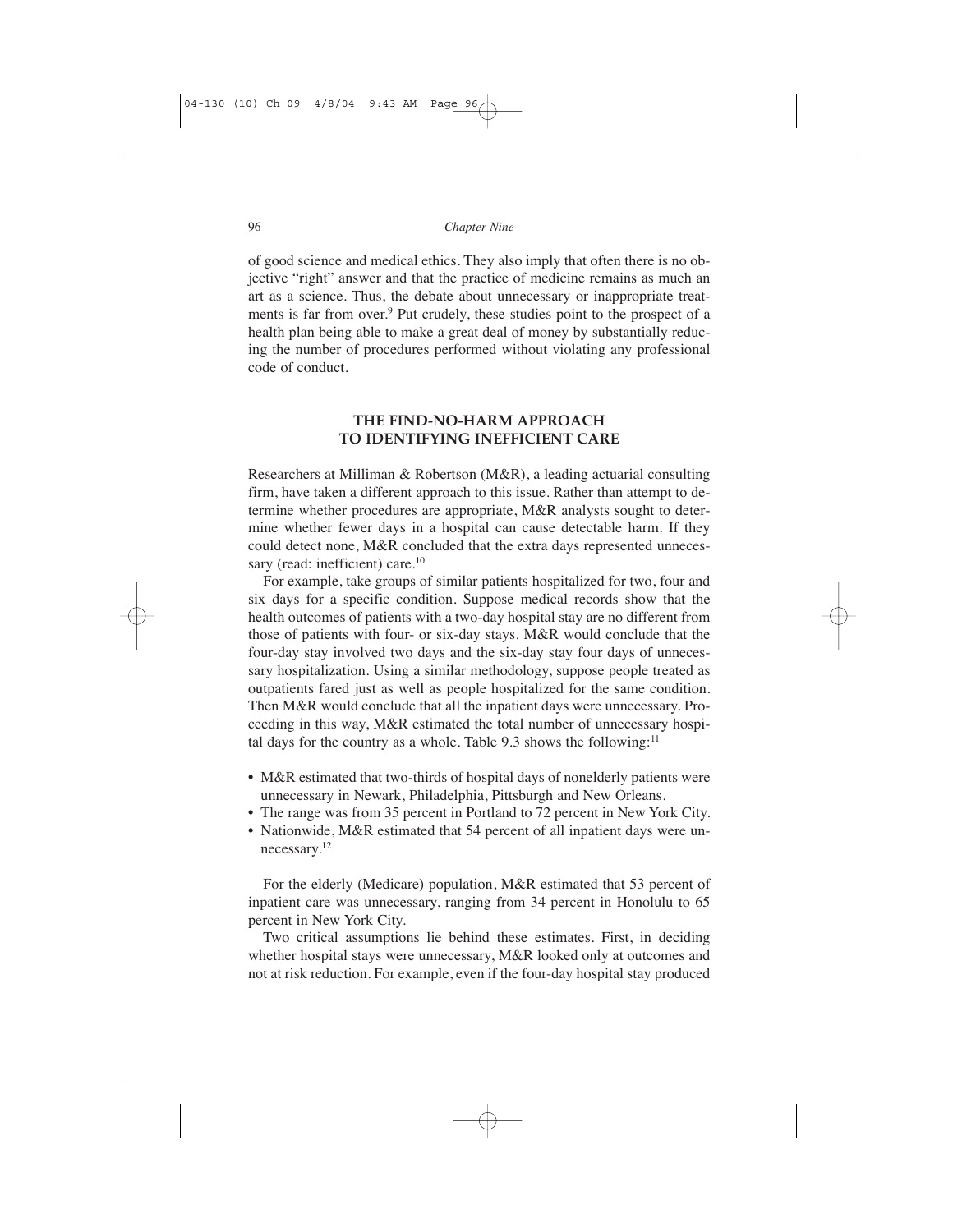#### TABLE 9-3

# **Milliman & Robertson Estimate** of Unnecessary Days in U.S. Hospitals

(Nonelderly Population)

|                  | Estimated        |  |
|------------------|------------------|--|
|                  | Percentage of    |  |
| Market           | Days Unnecessary |  |
| New York         | 72%              |  |
| New Orleans      | 68%              |  |
| Pittsburgh       | 67%              |  |
| Philadelphia     | 67%              |  |
| Newark           | 67%              |  |
| National average | 54%              |  |
| Seattle          | 41%              |  |
| San Diego        | 40%              |  |
| Salt Lake City   | 39%              |  |
| Phoenix          | 38%              |  |
| Portland         | 35%              |  |

Source: David V. Axene, Richard L. Doyle and Dirk van der Burch, Research Report: Analysis of Medically Unnecessary Inpatient Services (Scattle: Milliman & Robertson, 1997); and Milliman & Robertson, Length of Stay Efficiency Index for 1996 (Seattle: Milliman & Robertson, 1997).

the same medical outcome as the two-day stay, the risks to which patients were exposed were different. On the one hand, simply being in a hospital adds to risk. According to one study, two million Americans pick up infections during a stay in the hospital each year—almost 10 infections for every 1,000 patient days—and 106,000 of these were fatal. Moreover, one of every 300 patients dies of adverse drug reaction, making that one of the leading causes of death.13 Although these results have been disputed, no one thinks the risks are negligible.14 But being in a hospital reduces risk in other ways. If the patient's health worsens, the hospital can bring highly specialized resources to bear right away.

Other things being equal the less time spent in the hospital, the better. But not everyone shares this view. Take well-baby delivery, for example. Managed care organizations have decided that two nights in a hospital and perhaps even one night is unnecessary. But one study found that babies released from the hospital less than seventy-two hours after birth have a small increased risk of readmission.15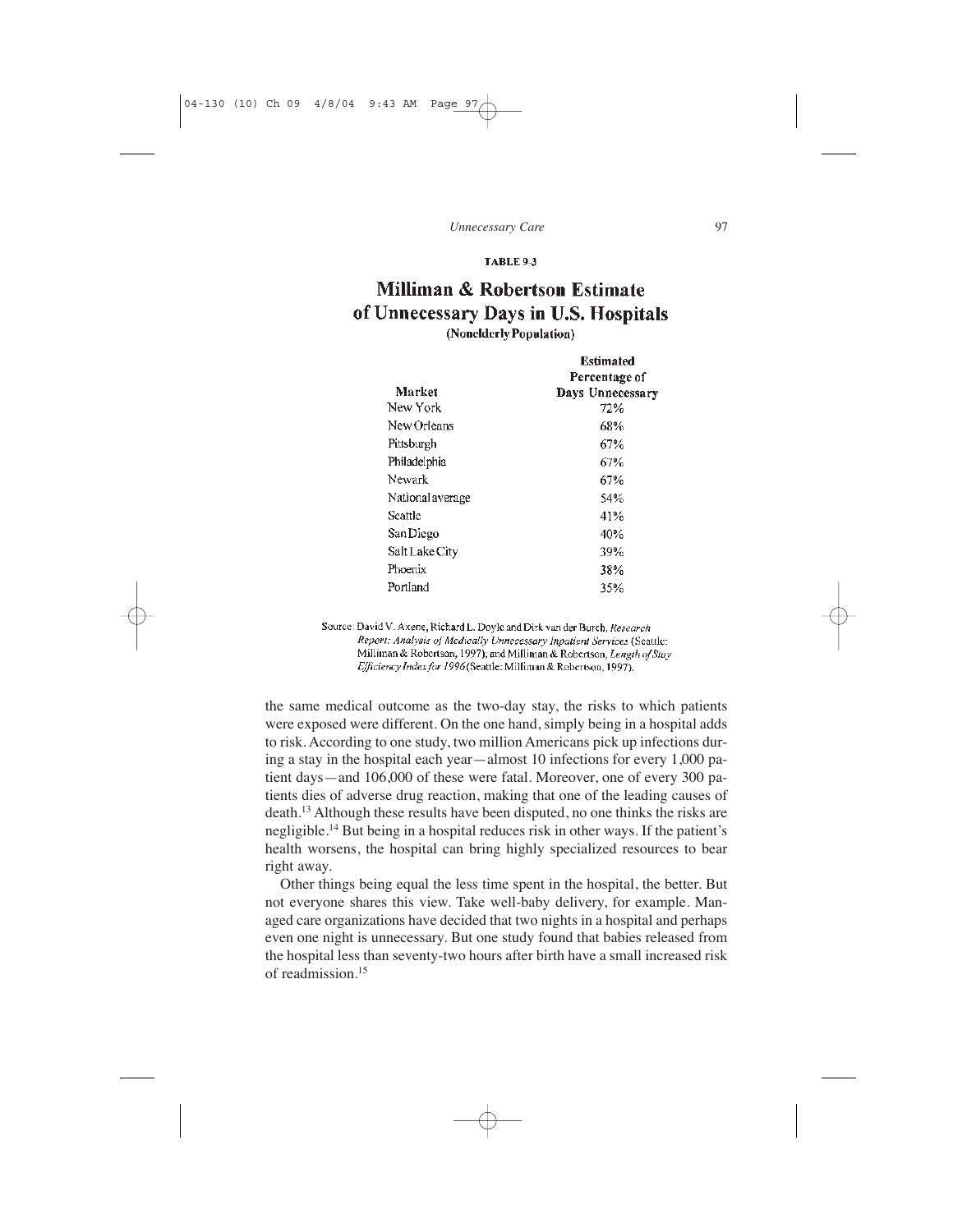A second assumption is that because a length-of-stay objective is met somewhere in the United States, it can be met everywhere*.* M&R encouraged this interpretation by publishing guidelines on appropriate lengths of stay for surgical procedures.<sup>16</sup> HMOs and other managed care organizations used the guidelines to pressure providers. Physicians were appalled. The reason? M&R's recommended lengths of stay are very different from what most physicians think is appropriate for their patients.17

- Whereas M&R recommended that women stay in a hospital a little over one day for a normal baby delivery and two and one-half days for a cesarean, the national average is more than two days for the former and more than four for the latter.
- Whereas M&R recommended that mastectomies be done on an outpatient basis, the average length of stay for the country as a whole is two and onehalf days.
- In the case of the high-risk procedure of esophagectomy (removal of the esophagus), M&R recommended five days compared to an average actual patient stay of thirteen days.
- For a mid-shaft femur fracture (broken thigh bone), M&R recommended one day, while the average patient stay is six days.
- For craniotomy (brain surgery), the difference is five days and for a radical hysterectomy, seven days.

Clearly, what M&R recommended is not what most doctors might prescribe. And the use of such guidelines to press for premature patient releases has caused political turmoil. For example, in response to patient complaints about drive-through deliveries, a 1997 federal law guarantees mothers the right to hospital stays of two days for well-baby delivery and four days for a cesarean. Dozens of states have passed similar laws. Who is right: M&R, the doctors or the politicians? In some cases M&R may simply be wrong. In other cases, M&R may theoretically be right, but its guidelines cannot be met through the simple expedient of early release. As following case study notes, meeting the guidelines may require completely changing the way doctors practice medicine.

### **CASE STUDY: MASTECTOMIES**

M&R guidelines state that an ordinary mastectomy can be performed outpatient with a stay as short as six hours. There is a facility that meets this standard, but it is the only place in the country that does so—the Johns Hop-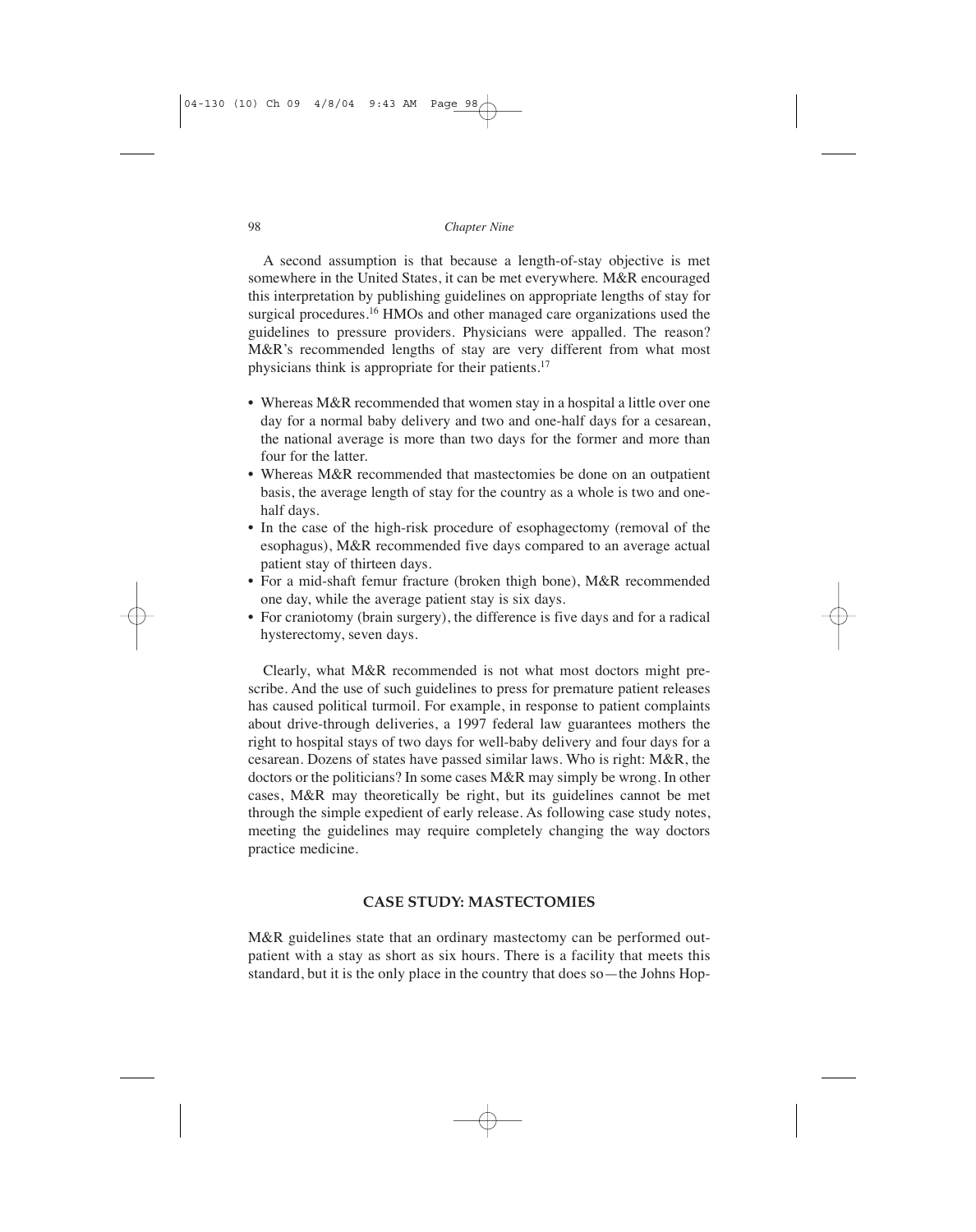kins Breast Center. Under the leadership of William Dooley and Lillie Shockney, the center has revolutionized breast surgery by investing time, effort and energy in learning how to do the procedure differently from standard practice.

For example, whereas a mastectomy would ordinarily average about two hours, Dooley does it in forty-seven minutes. Because the center uses a different anesthesia and anesthetizes the patient for much less time, recovery is quicker and side effects are fewer. Patients have the option of spending the night in the hospital, but most choose to go home. They can do so because several days prior to surgery they go through a three-hour training session with their care partner (usually someone who lives in the home with the patient). Such training is important, because patients need to be able to monitor their own progress and recognize signs of potential trouble. In addition, after surgery a nurse visits the patients in their homes twice.

The result is lower cost, higher quality and satisfied patients. Yet, if an HMO insisted on outpatient surgery without changes in hospital technique and patient training, the risk of unhappy patients reappearing in the emergency room with further complications might greatly increase.18

## **ECONOMIC IMPLICATIONS OF THE M&R AND RAND STUDIES**

What the Johns Hopkins Breast Center has designed is a more efficient way to perform breast surgery. Women are not simply sent home earlier; they are enabled to go home early. And the fact that more hospitals around the country have not copied the technique indicates how inefficient our health care system is, compared to other markets.

The Rand study focused on the decision to perform surgery and strongly implied that unnecessary care was being delivered for economic reasons. However, the opposite incentive is present with respect to length of stay. Most physicians have a direct or indirect economic incentive to reduce length of stay.19 The fact that it takes so long for efficient surgical techniques to be widely adopted implies that doctors are not responding quickly enough to economic incentives!

Why not? It is tempting to conclude that physicians find it easier to continue inefficient surgical procedures and the risks of early release than to invest in learning more efficient techniques. Unfortunately, this conclusion is consistent with the idea that managed care rewards cost reduction at the expense of quality more than cost reduction produced by greater efficiency and subsequent quality improvement.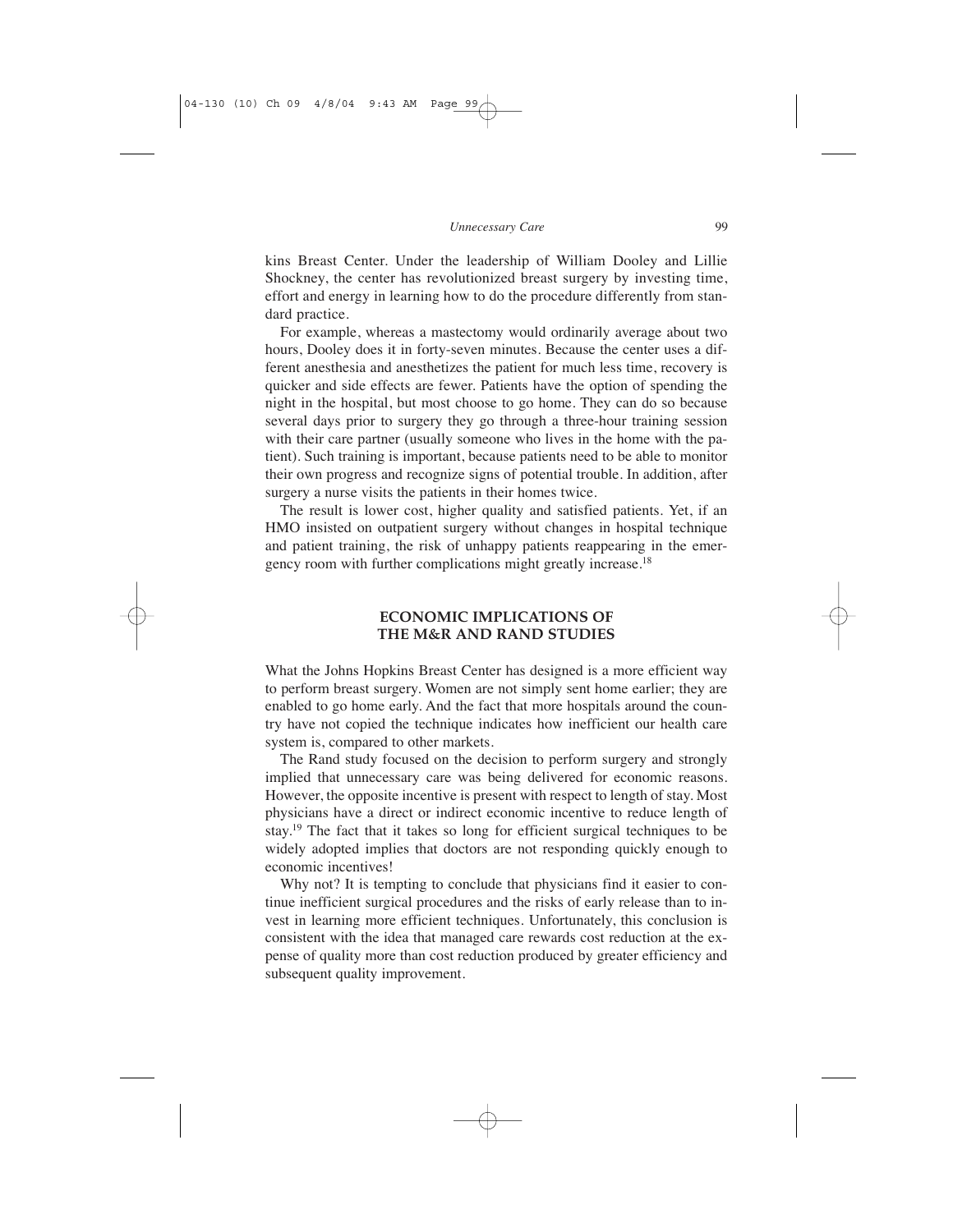## **UNNECESSARY CARE IN OTHER COUNTRIES**

One might suppose that in countries where health care is rationed and many medical needs go unmet, doctors would tend to provide only "necessary" care. This is not the case. According to Rand research, those who receive care may not be those most in need of care. A review of the medical records on coronary artery bypass surgery performed in the Trent region of Britain found many were performed for less than appropriate reasons (using both British and American criteria).<sup>20</sup> Overall, Rand researchers found that<sup>21</sup>

- 21 percent of British coronary angiographies and 16 percent of coronary artery bypass graft surgeries were performed for inappropriate reasons.
- In some regions, coronary angiography and coronary artery bypass procedures were found to be inappropriate about 50 percent of the time.
- In the Northwest Thames region, 60 percent of gall bladder removals with a laparoscope were found to be inappropriate about 50 percent of the time.

Despite waiting lists, health authorities appear not to question the appropriateness of the procedures for which patients are waiting.<sup>22</sup> Rand researcher Robert Brook, himself a physician, told a U.S. Senate committee, "I was shocked to find that half of the people who actually got cardiac revascularization did not meet criteria established by physicians in the UK for getting those procedures."23

Rand researchers found similar results in other countries with national health insurance. For example:

- In Israel, 29 percent of gall bladder removals were performed for "lessthan-appropriate" reasons.<sup>24</sup>
- A panel of reviewers found that 19 percent of referrals of Swedish patients for coronary revascularization were inappropriate.<sup>25</sup>

The Rand summary concluded, "Contrary to the researchers' expectations, habitual rationing of resources did not restrict use of these sophisticated and expensive treatments to only those who would most clearly benefit from them."<sup>26</sup> Other studies have come to similar conclusions.<sup>27</sup>

## **NOTES**

1. Robert H. Brook, "Practice Guidelines and Practicing Medicine: Are They Compatible?" *Journal of the American Medical Association* 262, no. 21 (December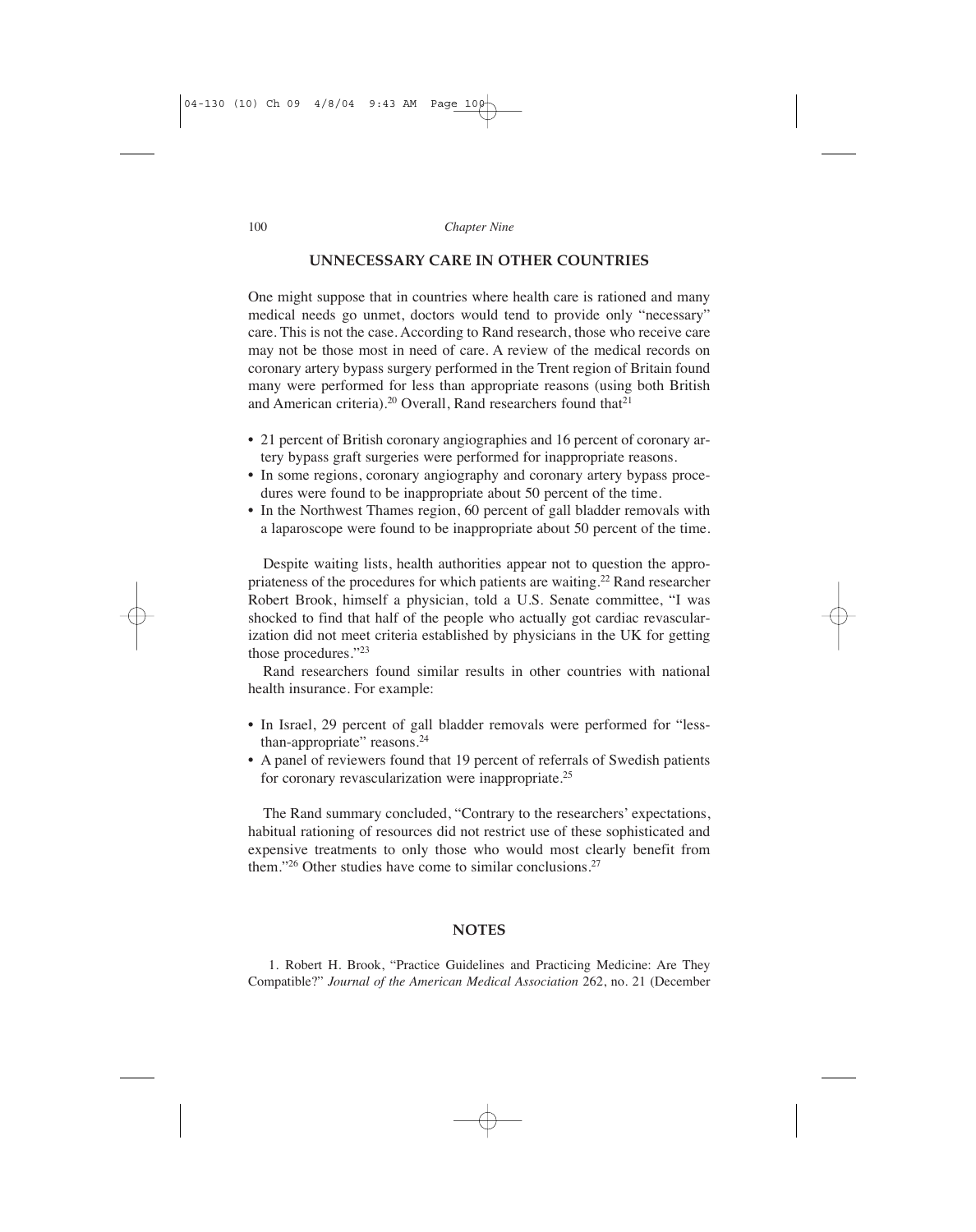1, 1989): 3028. The Rand Corporation has published a number of studies over the past decade examining the appropriateness of various medical and surgical procedures. For a summary and selected bibliography of Rand research, see "Assessing the Appropriateness of Care," Rand Corporation, Health Research Highlights, RB-4522, 1998. The methodology used in the studies is described by Robert H. Brook, "The Rand/UCLA Appropriateness Method," in K. A. McCormick, S. R. Moore and R. A. Siegel, eds., "Clinical Practice Guidelines Development: Methodology Perspectives," available as Rand Reprint RP-395, 1995.

2. A summary of Rand Corporation research may be found in Mark R. Chassin, ed., *The Appropriateness of Selected Medical and Surgical Procedures* (Ann Arbor, Mich.: Health Administration Press, 1989).

3. See, for example, John E. Wennberg, "Understanding Geographic Variations in Health Care Delivery," *New England Journal of Medicine* 340, no. 1 (January 7, 1999): 52–53.

4. John W. Dawson, "Practice Variations: A Challenge for Physicians," *Journal of the American Medical Association* 258, no. 18 (November 13, 1987): 2570.

5. Mark R. Chassin et al., "Does Inappropriate Use Explain Geographic Variations in the Use of Health Care Services? A Study of Three Procedures," *Journal of the American Medical Association* 258, no. 18 (November 13, 1987): 2533–37; Jacqueline Kosecoff et al., "Obtaining Clinical Data on the Appropriateness of Medical Care in Community Practice," *Journal of he American Medical Association* 258, no. 18 (November 13, 1987): 2538–42; and Mark R. Chassin et al., "How Coronary Angiography Is Used: Clinical Determinants of Appropriateness," *Journal of the American Medical Association* 258, no. 18 (November 13, 1987): 2543–47.

6. "Appropriateness" was not determined by Monday morning quarterbacking, rather it was based on indications prior to the procedure. A procedure was judged appropriate if the expected benefit (increased life expectancy, relief of pain, etc.) exceeded the expected negative consequences (mortality, morbidity, etc.) by a margin sufficient to justify the procedure.

7. "Disagreement among the panelists diminished following their discussions, but by no means disappeared." Chassin, *The Appropriateness of Selected Medical and Surgical Procedures,* 8.

8. Lucian Leape et al., "The Appropriateness of Use of Coronary Artery Bypass Graft Surgery in New York State," *Journal of the American Medical Association* 269, no. 6 (February 10, 1993): 753–60; Lee Hilborne et al., "The Appropriateness of Use of Percutaneous Transluminal Coronary Angioplasty in New York State," *Journal of the American Medical Association* 269, no. 6 (February 10, 1993): 761–65; Steven Bernstein et al., "The Apprpriateness of Use of Coronary Angiography in New York State," *Journal of the American Medical Association* 269, no. 6 (February 10, 1993): 766–69.

9. Dawson, "Practice Variations." Also see David H. Mark, "Variations and Inappropriateness Are Not the Same," *Journal of the American Medical Association* 263, no. 23 (June 20, 1990): 3149–50.

10. This is part of M&R's efforts to aid employers and insurers in managing their costs.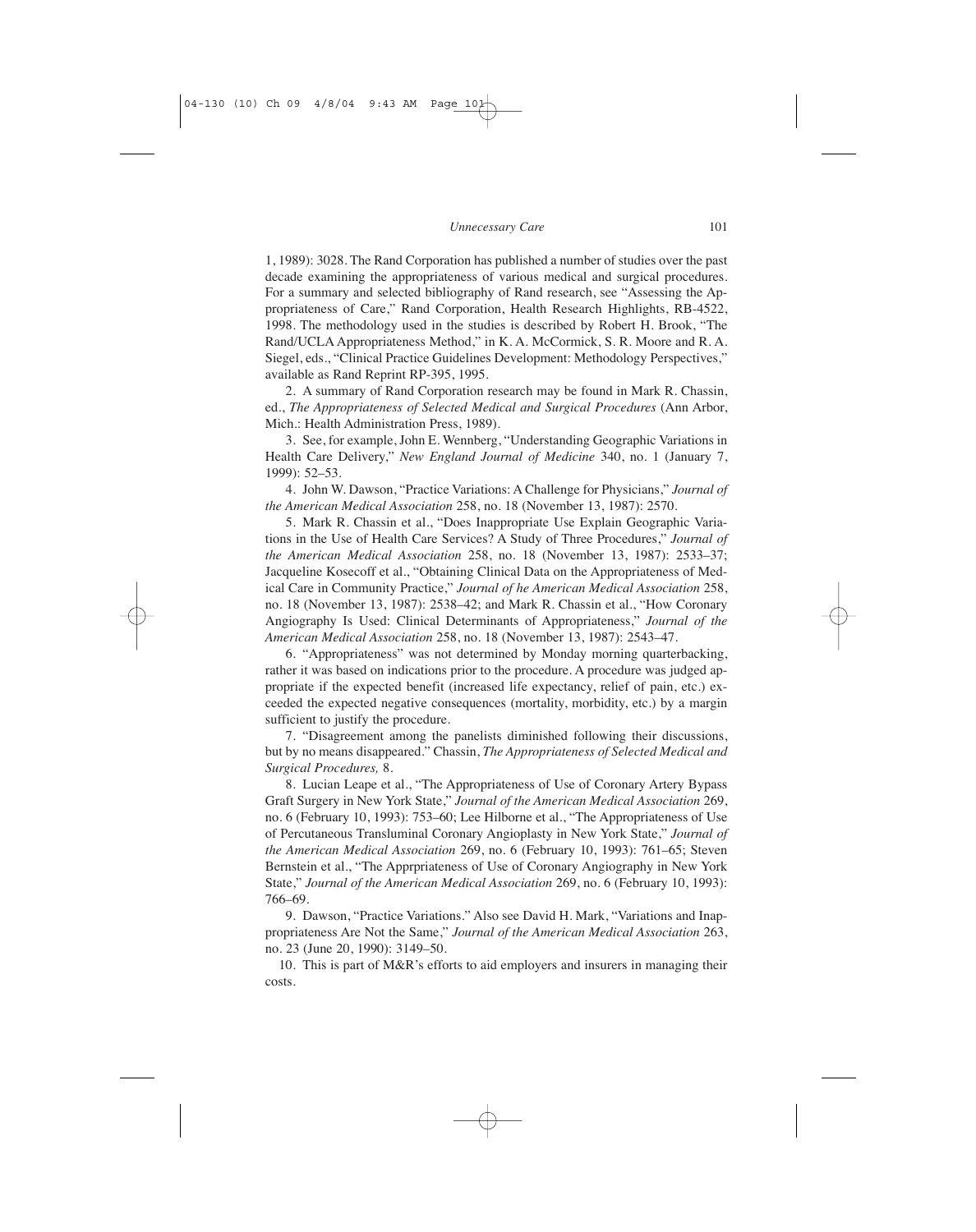11. David V. Axene, Richard L. Doyle and Dirk van der Burch, "Research Report: Analysis of Medically Unnecessary Inpatient Services," Milliman & Robertson, 1997; and "Length of Stay Efficiency Index for 1996," Milliman & Robertson, 1997.

12. M&R's estimate is based upon a population of under-sixty-five, private sector insured patients and excludes a small number of highly efficient managed care patients. Also see Axene, Doyle and van der Burch, "Research Report."

13. Jason Lazarou, Bruce H. Pomeranz and Paul N. Corey, "Incidence of Adverse Drug Reactions in Hospitalized Patients: A Meta-Analysis of Prospective Studies," *Journal of the American Medical Association* 279, no. 15 (April 15, 1995): 1200–5. See also Lawrence K. Altman, "Experts See Need to Control Antibiotics and Hospitals Infections," *New York Times*, March 12, 1998; Barbara Starfield, "Is U.S. Health Care Really the Best in the World?" *Journal of the American Medical Association* 284, no. 4 (July 26, 2000): 483–85, available at http://jama.ama-assn.org/cgi/content/full/284/4/483.

14. See Arthur Allen, "Overreaction," *New Republic* (June 8, 1998): 14–15.

15. The risk is of readmission for hyperbilirubinemia, an elevated level of bilirubin in the blood that can cause jaundice. See M. Jeffrey Maisels and Elizabeth Kring, "Length of Stay, Jaundice, and Hospital Readmission," *Pediatrics* 101, no. 6 (June 1998): 995–98.

16. The length of stay numbers in table VI were taken from the *Bulletin of the American College of Surgeons*, April 1997.

17. Milliman & Robertson, "The Length of Stay Efficiency Index," *Perspectives*, Milliman & Robertson, July 1995, with examples available online at www.op .net/~jcookson/hlos.html; and Robert Rutledge et al., "An Analysis of 25 Milliman & Robertson Guidelines for Surgery," *Annals of Surgery* 228, no. 4 (1998): 579–87.

18. Among fee-for-service patients, about 10 percent of mastectomies without complications are performed as outpatient procedures, with a hospital stay of less than 24 hours. The risk of rehospitalization would be about 3.0 percent to 3.5 percent if all women were treated outpatient. See Joan L. Warren et al.," Trends and Outcomes of Outpatient Mastectomy in Elderly Women," *Journal of the National Cancer Institute* 90, no. 11 (June 3, 1998): 833–40.

19. Almost all physicians under managed care contracts have a direct financial interest in lowering hospitalization costs by reducing the length of stay. Fee-for-service insurance, including Medicare, often pays fixed fees for hospital procedures as well.

20. Steven J. Bernstein et al., "The Appropriateness of the Use of Cardiovascular Procedures: British versus U.S. Perspectives," Rand Corporation, RP-269, 1994.

21. Robert H. Brook, "Appropriateness: The Next Frontier," *British Medical Journal* 308, no. 6923 (January 22, 1994): 218–19. Also see Robert H. Brook et al., "A Method for the Detailed Assessment of the Appropriateness of Medical Technologies," *International Journal of Technology Assessment in Health Care* 2 (1986): 53–63.

22. Harry Hemingway and Bobbie Jacobson, "Queues for Cure?" *British Medical Journal* 310, no. 6983 (April 1, 1995): 818–19.

23. Robert H. Brook, "Ensuring Delivery of Necessary Care in the U.S.," Statement before the U.S. Senate Committee on Health, Education and Labor and Pensions, March 2, 1999. Also see Bernstein et al., "The Appropriateness of the Use of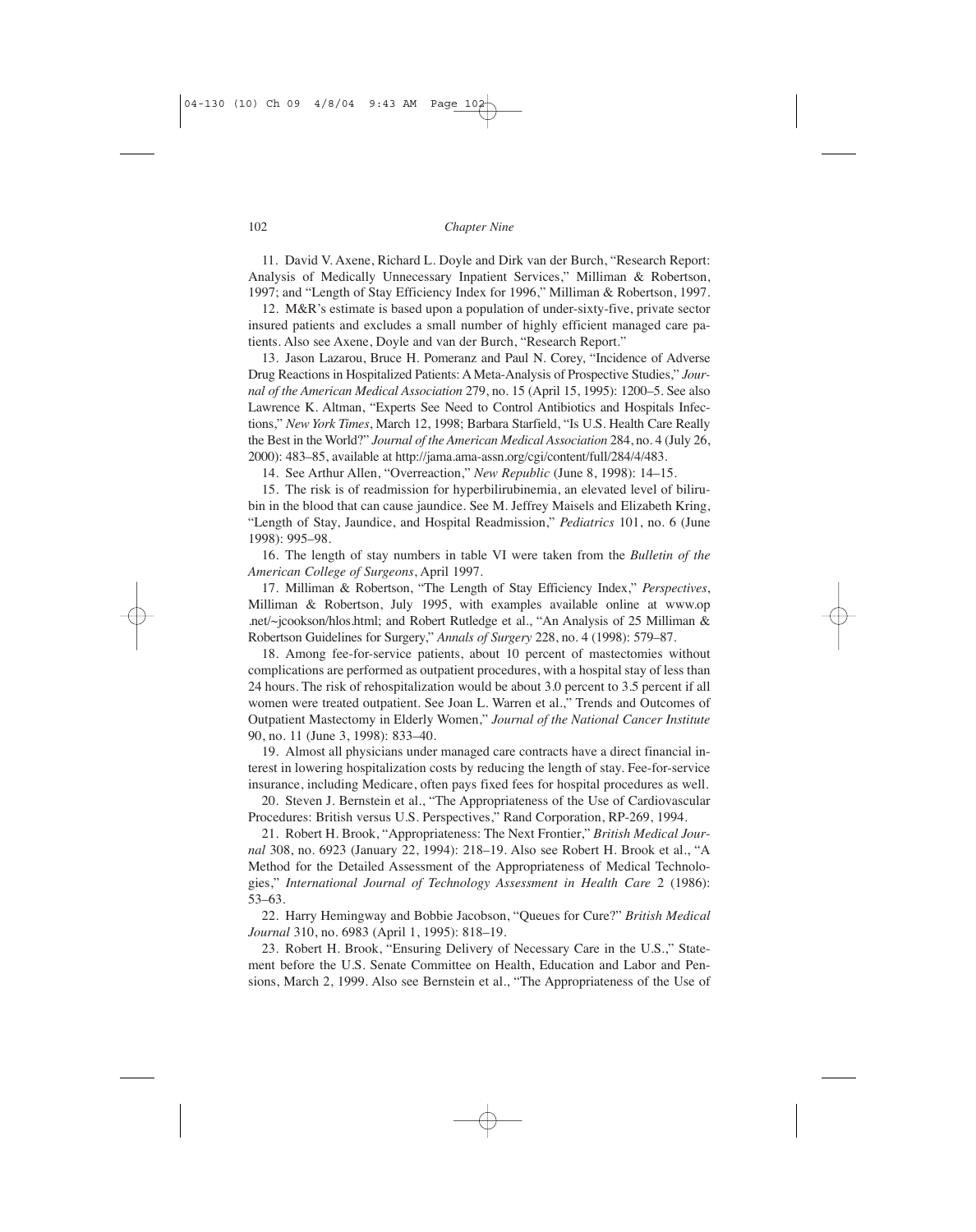Cardiovascular Procedures: British Versus U.S. Perspectives," *International Journal of Technology Assessment in Health Care* 9, no. 1 (1993): 3–10.

24. "Assessing the Appropriateness of Care," Rand Corp., RB-4522.

25. Steven J. Bernstein et al., "Appropriateness of Referral of Coronary Angiography Patients in Sweden," *Heart* 81, no. 5 (May 1999): 470–77.

26. "Assessing the Appropriateness of Care," Rand Corp., RB-4522.

27. See Kathryn Fitch et al., "European Criteria for the Appropriateness and Necessity of Coronary Revascularization Procedures," *European Journal of Cardio-Thoracic Surgery* 18, no. 4 (2000): 380–87.